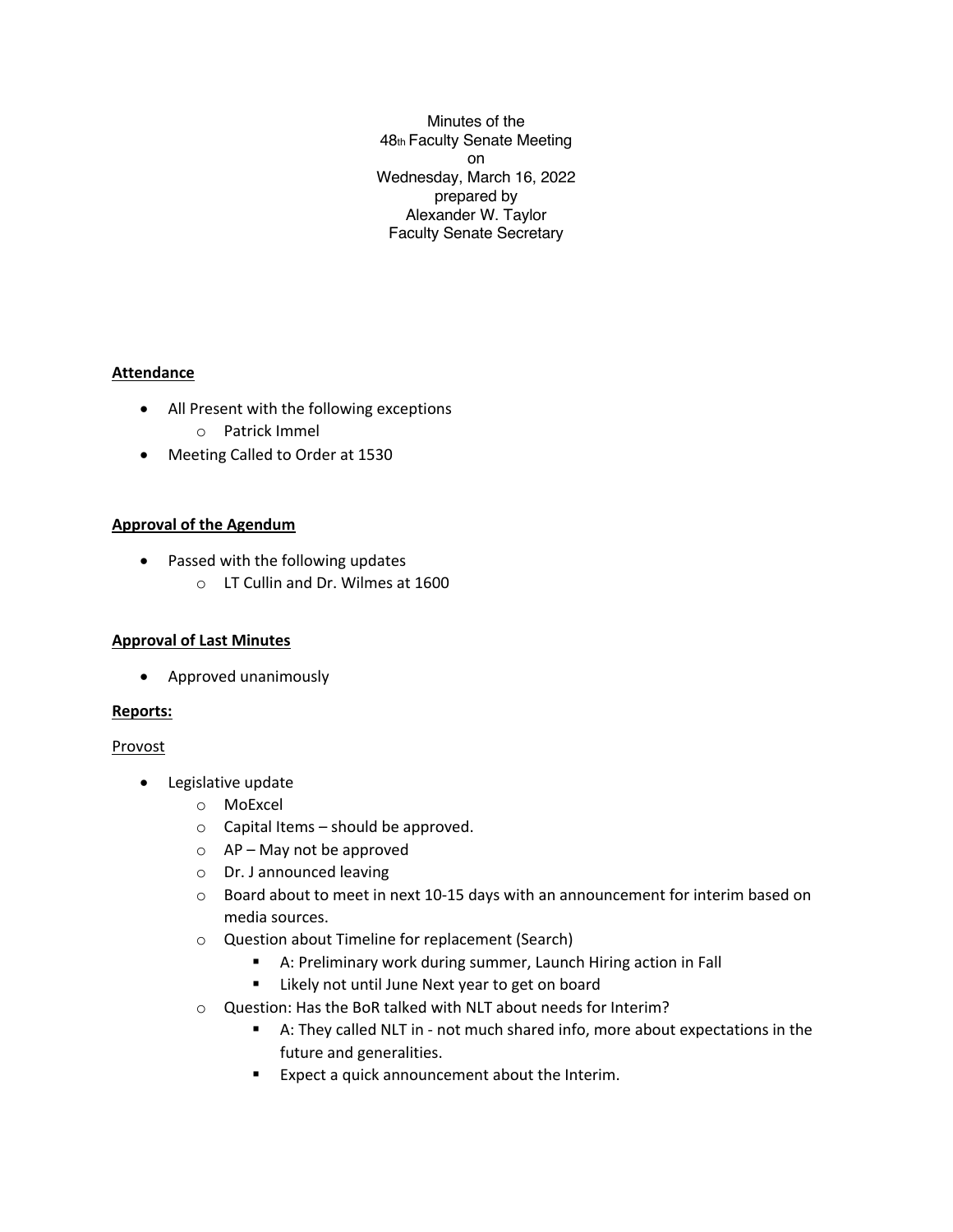- $\circ$  Question: If Provost/Vice Provost is appointed (internal) would backfill their position with another interim (cascading interims)
- o Question Has Dr. J. found another position?
	- Nothing has been announced
- o Directors and Chairs met with Buddy Mayfield (Financial Aid)
	- If assigning an F to a student date of last contact with student needs to be entered.
	- Question about when the timestamp should be. If a student logs in and completed an assignment (but doesn't attend class, etc) that is the last date of contact
	- Q: Stance on Professors to academically drop students.
		- A: We have the ability to do so.
		- Maybe have Mayfield come talk to us about implications of faculty doing admin drops and the implications on financial aid
	- § Q: Attendance Policy Provost-approved absences What are they (e.g., Athletics)
		- Only "official" are events involving visits to the Capitol.
	- Q: about evaluations for Chairs and Directors. What was purpose?
		- For reasons of consistency, same questionnaire was used.
	- § Retirement reception on 4/29/22.
	- Email response (4/6/22) from Provost concerning absences: For any students who are assigned a grade of F, please remember you are encouraged to provide a date confirming the student's last date of academically related activity. This option will be presented to you when submitting your grades on the CatPAWS page titled "Final Grade Entry Sheet". The field to submit the last date of attendance or academic activity is labeled "Last Attend Date MM/DD/YYYY". Also remember not to use "attend Hours" as the clock hour attendance system is not applicable to any of our academic programs. The intent of this process is to allow the University to acknowledge any portion of the term where the student remained engaged in academically related activity. For reference, below is a portion of the published guidance that helps define what is and what is not considered attendance or academically related activity.

Academic attendance or attendance at an academically related activity **may include**:

physically attending a class where there is an opportunity for direct interaction between the instructor and students; submitting an academic assignment; taking an exam, completing an interactive tutorial, or participating in computerassisted instruction;

attending a study group that is assigned by the school; participating in an online discussion about academic matters; or initiating contact with a faculty member to ask a question about the academic subject studied in the course.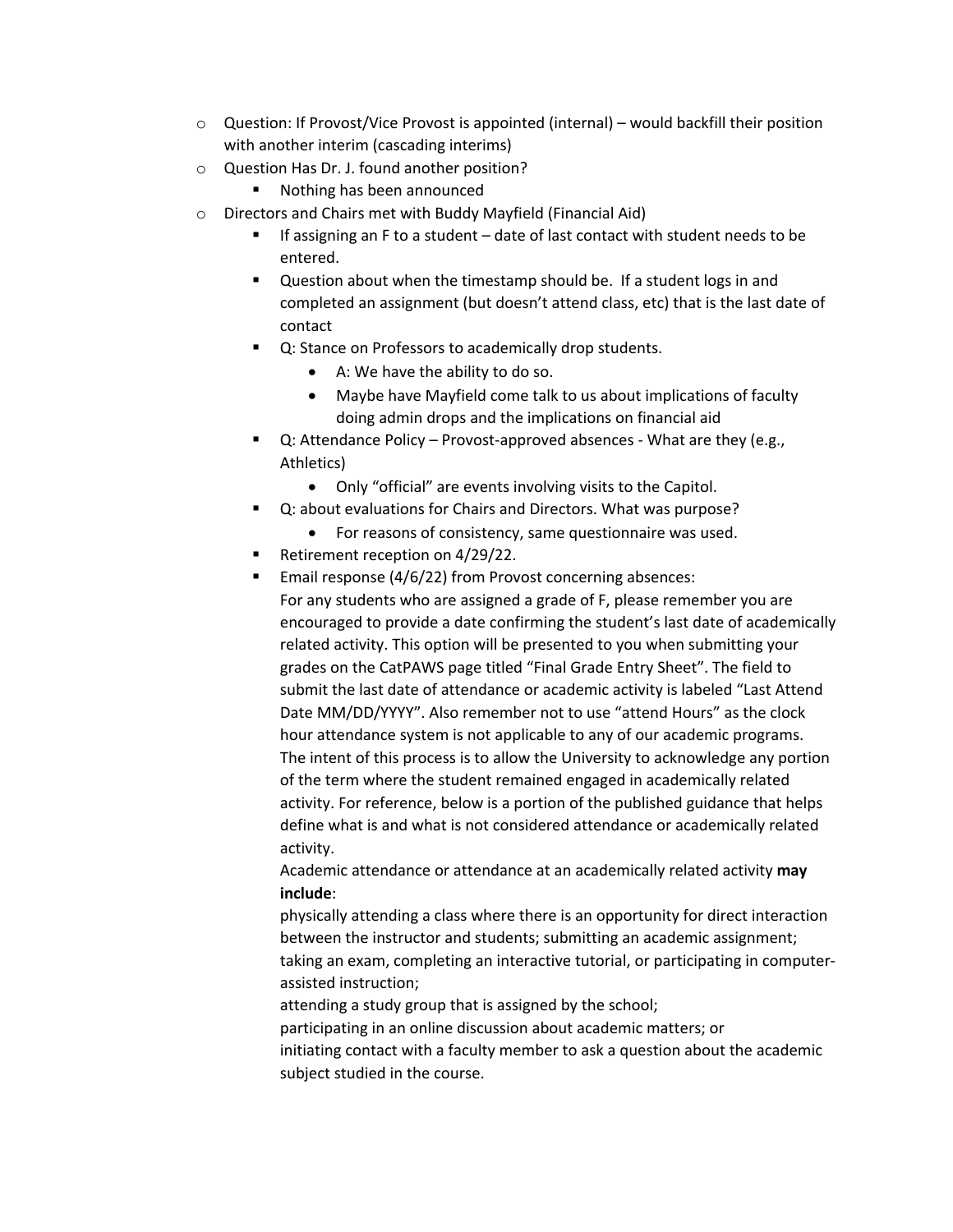Academically related activity **does not include** activities where a student may be present but not academically engaged, such as: logging into an online class without active participation,

living in institutional housing,

participating in the school's meal plan, or

participating in academic counseling or advisement.

#### President

- Recycling Competition (Readings 1 and 2, Presentation 1)
	- o April 1-22, 2022 (Student-focused)
- Northwest Awards and Recognition Ceremony
	- o Mon. Apr. 4, 2022, 3:00-4:30 Student Union Ballroom
	- o Already passed probably need greater Faculty appearance
- Celebration of Quality
	- o Fri. Apr. 8, 2022, 3:00-8:00 PM Student Union
- Northwest Well-Being Summit
	- o Mon. Apr. 18, 2022, 2:00-3:30 PM or 3:30-5:00 PM Student Union Ballroom
	- o Cancelled since posting of agendum. Will be in Fall. (TBA)
- Bearcat Bash presented by Staff Council and Faculty Senate
	- o Wed. April 27, 2022, 4:00-6:00 PM in the Pavilion
		- o Call for volunteers (from Senate) for planning
			- Mike Miller
			- Renee Oyotode-Adebile
			- Kenton Wilcox
- Northwest Faculty Retirement Reception
	- o Fri. Apr. 29, 2022, 3:00-5:00 in the Student Union Ballroom
- Director, Student Success Centre (via Allison Hoffmann)
	- o Call for volunteers to participate in Interviews for the position
		- Mike Miller
- Faculty Senate report given to Board of Regents (3/17/22)
	- o Met on 3/27/22 briefed on Senate Report.
- Board of Regents (3/17/22)
	- $\circ$  During finance report, Chair Moore suggested looking at idea of paying lower wages to allow workers to claim Federal help for Medical Insurance
	- $\circ$  Krista Barcus reported that most NW employees are on "employee only" plan and seek external coverage for family. Followed by suggestion to get rid of family plan. We should follow up and see if the 8-12 individuals driving cost increases are staff or family?
	- o Presentation by Wellbeing Steering Committee met with skepticism. Chair Moore stated that while it was good to get information for improvement of (primarily employee) wellbeing, he is concerned about costs and says that implementation must be a thoughtful process. Moore also asked if rather than developing new programs as a result of the wellbeing survey, will it be possible to eliminate some things?
	- $\circ$  Presentation by Justin Mallett identified a switch in goals from access to equitability. Mallett working with partners on City Council and Mosaic to spread message of DEI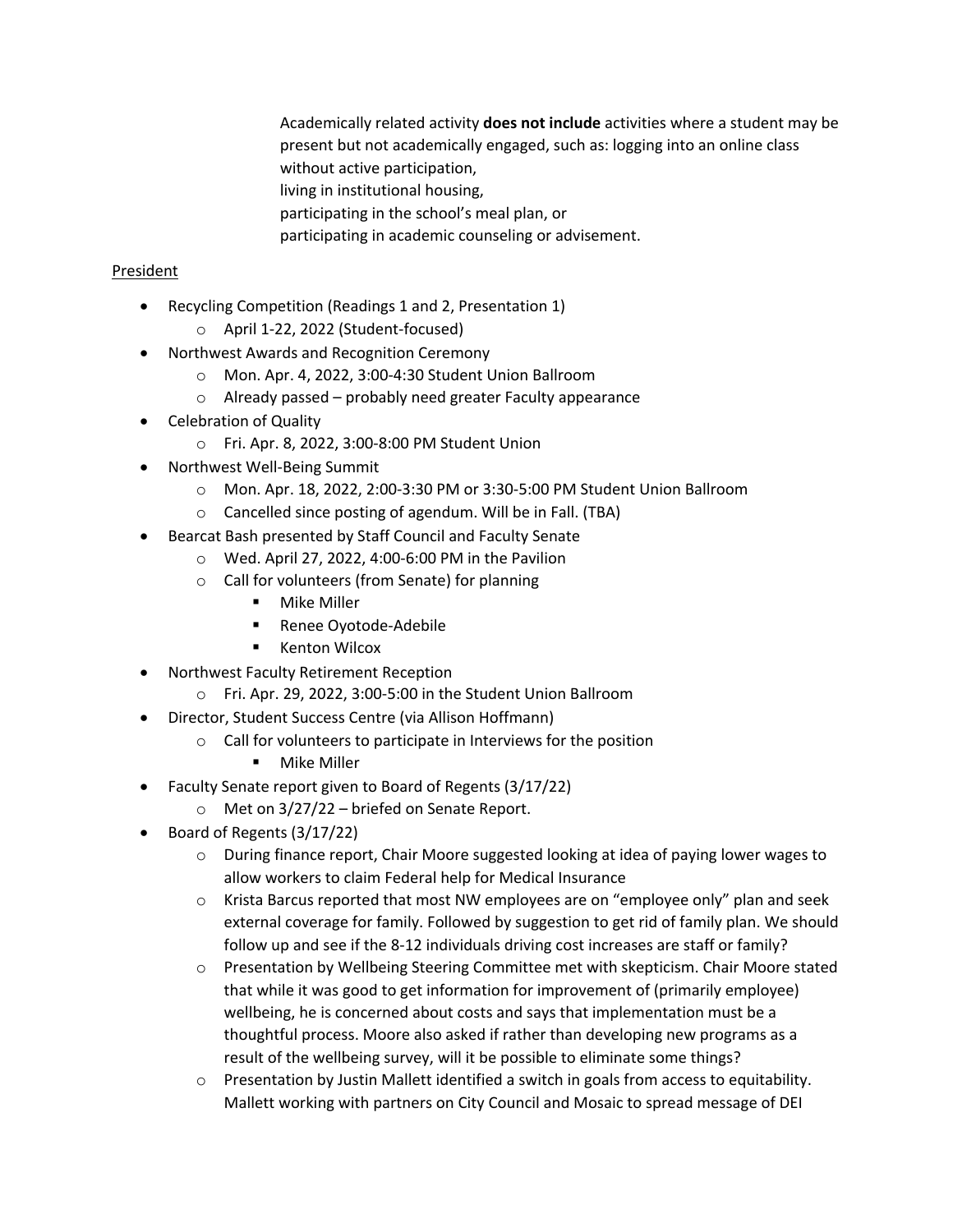- $\circ$  Presentation on Infrastructure by Stacey Carrick 4 steps to solving energy crisis:
	- 1. Select 2-3 vendors to generate proposal (now)
	- 2. Choose final vendor (September)
	- 3. Implementation
	- 4. Verification
- Approval of average 5% cost hike, representing a combination of tuition and fee increases that differed slightly between undergrad, grad, and OP students and as approved by Student Senate. Approved by BOR: 7-2-0
- President Search: Public letter of outcry:
	- o https://docs.google.com/document/d/1B9ChORg143RoGhoSIxT8tWaoVF8HL39A/ed it?fbclid=IwAR3b90wj5gK3x2YbDl2gW295HdXAhfKe8lYMvQc2LJYNpCEuKCfEjqvVuW M
- Engagement Survey:
	- o Met with Selena Foreman (Staff Council) Fri. 3/25/22 and presented to NLT Tue 4/29/22. Staff report dissatisfaction with:
		- Well-being and perks (flex hours, 4-day work week, parking, work-life balance, access to fitness center, discount for Horrace-Mann)
		- Compensation (duties and job descriptions, money in budget for appreciation, evaluations and no incentive for excellence, stagnant wages (CUPA and longevity) and inability for promotion)
		- Communication (transparency, big picture, all-employee meeting)
		- § (Minority) Healthcare, collaboration, technology, training, personnel, physical campus
	- o (Top 3 for Faculty: Healthcare, Compensation, Trust/Communication)
	- o Dr. Adam will be meeting with Chairs/Directors next week

# Committee Reports

- Petitions
	- $\theta$  Had a meeting 2 weeks ago 13 appeals
- Appeals
	- o Have not met
- Curriculum and Degree Requirements
	- o Last meeting of semester next Tuesday.
- Designated Curriculum Matters
	- $\circ$  Meeting tomorrow will talk with Student Affairs about teamwork leadership in the assessment.
	- o Request to look at NW core classes and see if assessment of Teamwork and Leadership is being done
- **Assessment** 
	- $\circ$  Ongoing meetings regarding PLOs process established will be disseminated to departments (likely next Fall)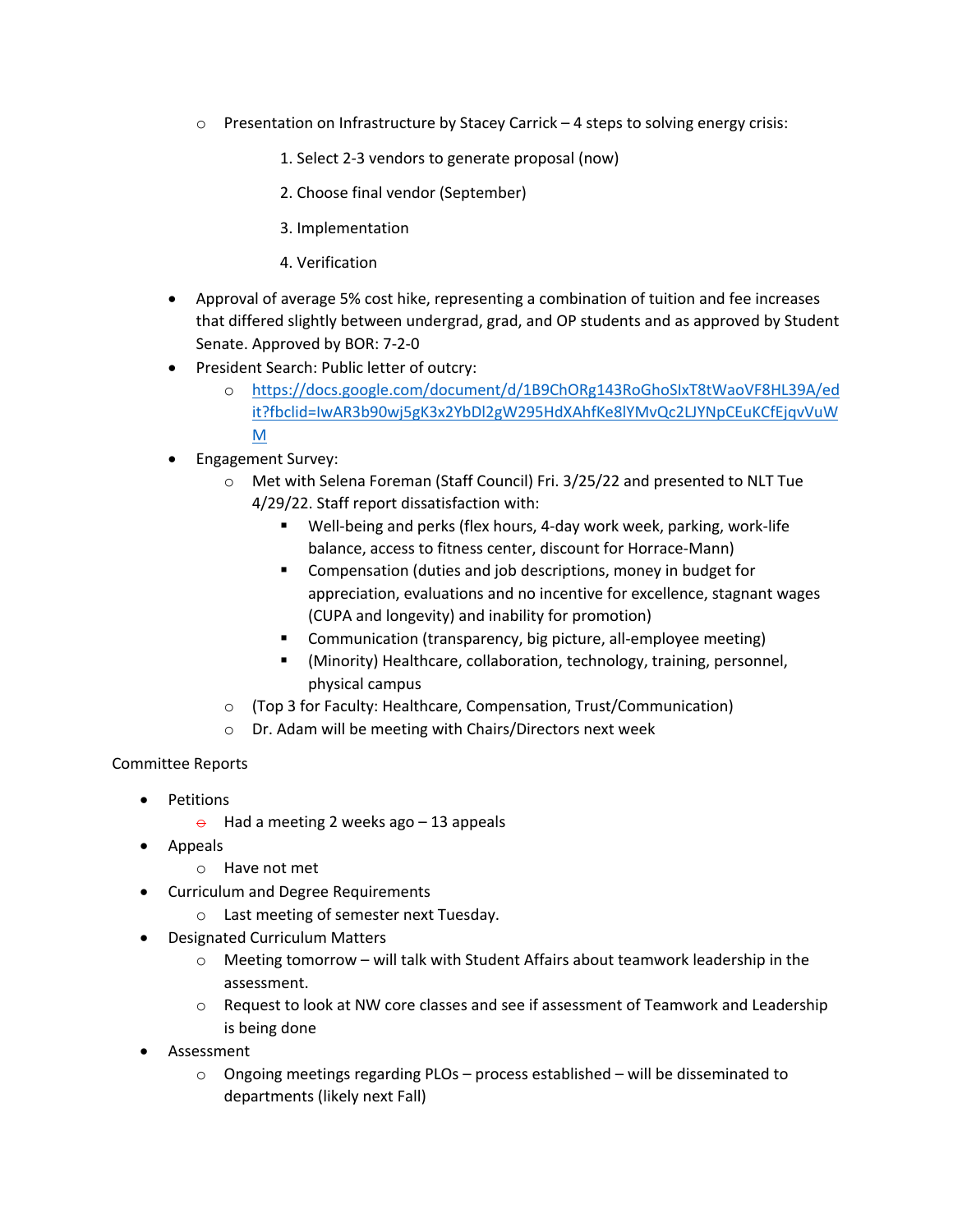- Faculty Welfare
	- o Meeting with Provost and Director, HR about grievance policy Policy will be created, and will go into Policy Library. Gallaher will write policy, Director and Provost will deal with process.
	- o Question about looking into Missouri West policy?
		- Yes, they have.
- Budget and Finance
	- $\circ$  I spoke with Dr. Haddock on Monday. He has completed the updates to the faculty salary matrix and forwarded the new matrix to Provost Hooyman, VP Green, and VP Carrick for review. Once he has received feedback from them, he will contact me to review the updated version and share a comparison of the current matrix to the fall 19 version (which is currently in use).
- Teaching and Learning
	- o Met with CITE & Student success to plan for professional development for the 2022- 2023 academic year; based on recommendations gathered from the teaching and learning committee.
	- o CITE still welcomes input for sessions (e.g., specific types of information/ areas of pedagogy). Some of the recommendations included short sessions to learn and then implement learning; recommended drop in work-day prior to course development, and recommended .EDU conference of sharing innovative ideas from faculty, trainings that involve process (e.g., NW360), and incorporating social media and new apps into the teaching process. (They need specific requests for implementation of Social Media)
	- $\circ$  CITE will also develop tips on the various ways that faculty can document attendance and participation in the trainings. Faculty should sign-up for trainings to get links to recorded videos and to count towards professional development. Next meeting April  $21^{st}$  to finish final report and set goals for next year.
- Legislative
	- o No report
- COTE, Grad Council, Research, IRB, Animal Welfare, University Seminar
	- o No Report

#### **Old Business**

- Update on proposal 222-03-02 Change Course AGRI 03543 Soil Chemistry: Environmental Quality and Plant Nutrition (passed with conditional amendment by Faculty Senate 3/16/22)
- Update on Faculty Senate endorsement of new staff position for proctoring center (from 1/19/22). Point is moot.

#### **New Business**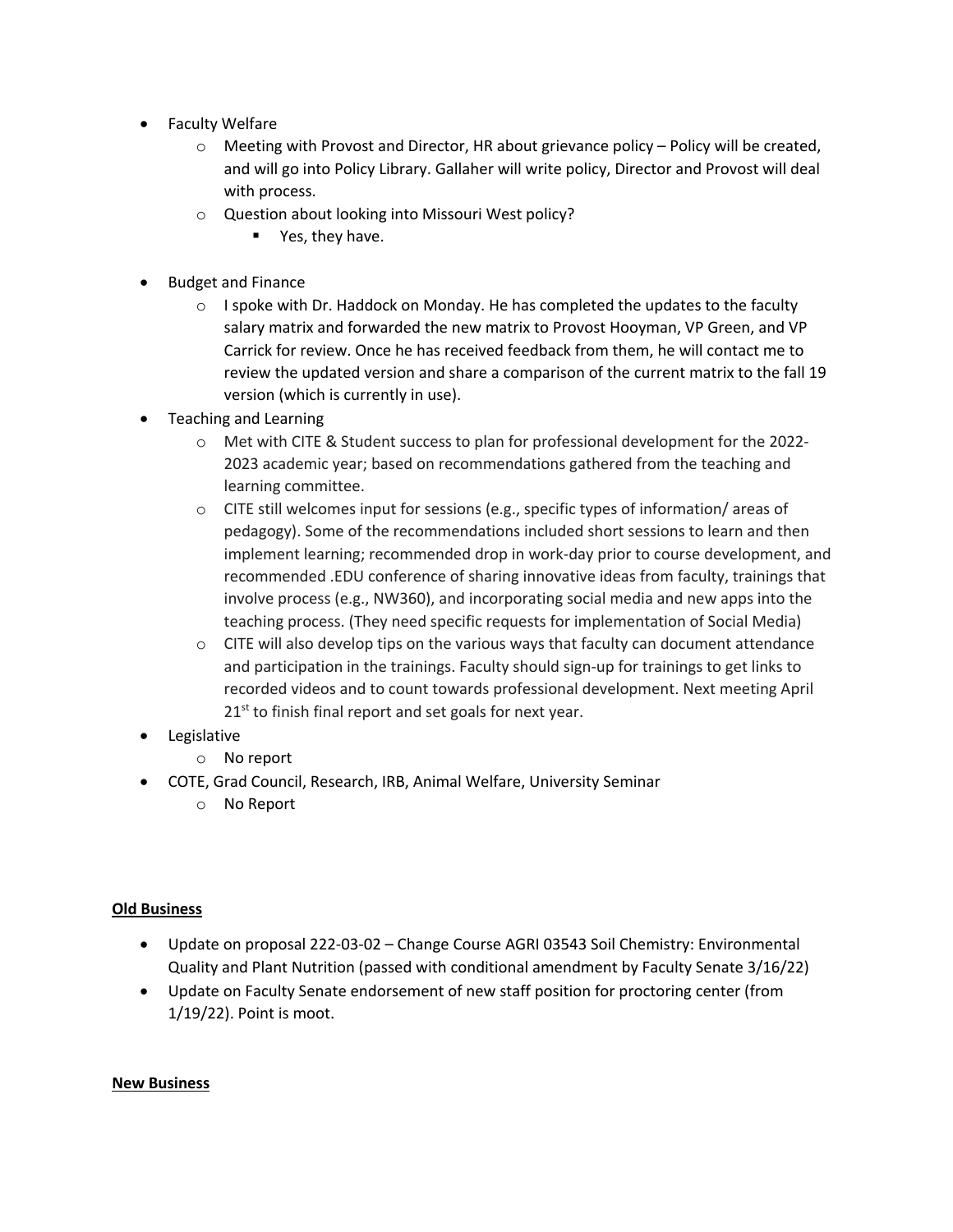- Guest Speakers LT Cullin and Dr Wilmes (CV-19 update)
	- o 1 active case on campus
		- Q: Any update on Omicron XE variant?
			- Omicron BA1 and BA2 currently in Europe. Doesn't appear to be causing any surges.
	- $\circ$  Wilmes is still attending meetings no BA2 is the dominant strain in US Not evidence of XE. BA2 not quite as prevalent in Missouri.
	- o Nodaway 1 current hospitalization (not local) in Mosaic System.
	- o 7-day average has been 1 for last several weeks
	- o Meetings have been suspended
	- o Governor, announced that we are endemic (not pandemic)
		- i.e., no longer overwhelming government systems (medical, academic, etc)
- Faculty Senate Officer Election for AY22-23 last call for nominations and vote
	- o VP-Elect Voting (Rhonda Beemer)
		- § Yea/Abstain/Write-in 18/0/0
	- o Secretary-Elect (Robert Bergland)
		- Yea/Abstain/Write-in 17/1/0
	- o Parliamentarian-Elect (Peter Adam)
		- § Yea/Abstain/Write-in 18/0/0
	- o All voted into roles
- Faculty Senate Meritorious Awards for AY22-23 last call for nominations and vote
	- o LT Cullin & Dr. Wilmes (nominated twice)
		- § Yeah/Nay Abstain 17/0/1
	- o Dr. Victoria Seeger
		- § Yeah/Nay Abstain 14/3/1
	- o Dr. John Jasinski
		- Yeah/Nay Abstain 16/1/1
- Faculty Senate By-Laws Changes Discussion
	- o Abbreviated Results of Committee Survey (Reading 3)
	- $\circ$  Proposed edits to the By-Laws are presented piece-meal to streamline discussion and voting. Each proposal includes red-line and highlighted edits to the current By-Laws:
		- § *Note: Assistant Chairs and Assistant Directors on Faculty Senate*
			- *Will not be considered until individuals in question are notified.*
		- Each proposal includes red-line and highlighted edits to the current By-Laws:
		- By-Law Proposal 01: Inclusive language (changes throughout)
		- By-Law Proposal 02: Minor edits (changes throughout)
		- By-Law Proposal 03: Provision for committee leadership (Section 17)
		- By-Law Proposal 04: Clarification of quorum (Section 17)
		- § By-Law Proposal 05: Assessment Committee (Section 17.20)
		- § By-Law Proposal 06: Teaching and Learning Committee (Section 17.23)
		- § By-Law Proposal 07: Budget and Finance Committee (Sections 16 and 17)
		- By-Law Proposal 08: CDR (Section 17.12)
		- § By-Law Proposal 09: DCM (Section 17.13)
		- § By-Law Proposal 10: AIP (Section 17.24) (see also Reading 04)
	- o Proposal to bundle By-Law Changes brought up and passed unanimously
		- Amendments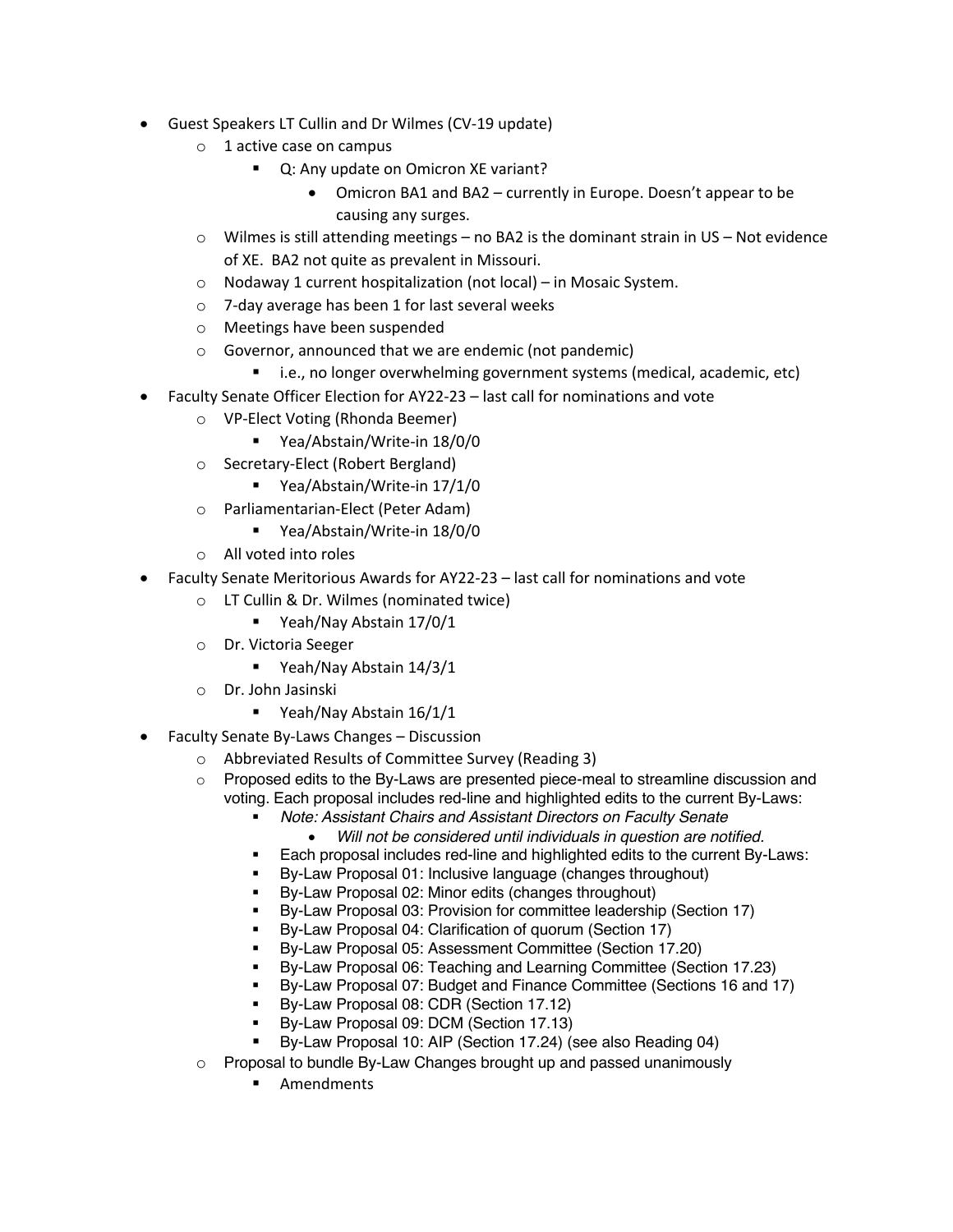- Suggestion to change to name of the combination of Budget and Finance with Welfare – new name will be **Welfare, Budget and Finance**
- Replace old Name of T&LC
- Motion to Table vote until later
- o Discussion of accessibility to Faculty Senate and Committee agenda, minutes, attendance, records, and year-end-reports
- Resolution for Bill 1634 of the Missouri General Assembly concerning Critical Race Theory (Reading 05)
	- o Suggestion to inform the NLT (president, Provost and BoR), officially, how the Senate feels about the resolution
	- o Motion to put resolution up to vote
		- § Vote: Yea/Nay/Abstain 12/1/4
- Curriculum Proposals
	- o Postponed to next time due to time constraints

| ID | <b>Initiator</b>     | Proposal        | <b>Type</b>            | Name                                                                                                                           | <b>Notes</b> |
|----|----------------------|-----------------|------------------------|--------------------------------------------------------------------------------------------------------------------------------|--------------|
|    | Miranda Jackson      | $113 - 21 - 11$ | <b>Course Deletion</b> | <b>ART 13415 Interactive Digital Media Seminar</b>                                                                             |              |
| 2  | <b>Anthony Olson</b> | 119-22-15       | <b>Change Course</b>   | MUS 19482 Methods in Secondary School Instrumental Music                                                                       |              |
| 3  | <b>Anthony Olson</b> | 119-22-16       | <b>Change Course</b>   | MUS 19484 Methods in Secondary School Vocal Music                                                                              |              |
| 4  | Jenni Wall           | 121-17-01       | Change Course          | MATH 17625 Number and Operation for Elementary Mathematics<br><b>Specialists</b>                                               |              |
| 5  | Jenni Wall           | 121-17-02       | Change Course          | MATH 17626 Rational Numbers and Ratio and Proportional Relationships for<br><b>Elementary Mathematics Specialists</b>          |              |
| 6  | Jenni Wall           | 121-17-03       | Change Course          | MATH 17627 Algebraic Reasoning for Elementary Mathematics Specialists                                                          |              |
| 7  | Jenni Wall           | 121-17-04       | Change Course          | MATH 17628 Geometry and Measurement for Elementary Mathematics<br><b>Specialists</b>                                           |              |
| 8  | Jenni Wall           | 121-17-05       | New Course             | MATH 17-630 Practicum for Elementary Mathematics Specialists                                                                   |              |
| 9  | Jenni Wall           | 121-17-06       | Change<br>Program      | <b>Elementary Mathematics M.S.Ed.</b>                                                                                          |              |
| 10 | <b>Charles Hoot</b>  | 121-44-02       | Change Course          | CSIS 44566 Machine Learning                                                                                                    |              |
| 11 | Jenni Wall           | 121-62-14       | <b>Change Course</b>   | <b>EDCI 62623 Mathematical Leadership: Foundations of Curriculum</b><br>Development                                            |              |
| 12 | Jenni Wall           | 121-62-15       | <b>Change Course</b>   | <b>EDCI 62624 Mathematical Leadership for Elementary Mathematics Spec.:</b><br><b>Influencing and Facilitating Improvement</b> |              |
| 13 | Denise Case          | 221-44-01       | New Course             | CSIS 44-630 Continuous Intelligence and Interactive Analytics                                                                  |              |
| 14 | Joni Adkins          | 221-44-02       | Change<br>Program      | <b>Master of Science in Data Analytics</b>                                                                                     |              |
| 15 | <b>Terry Long</b>    | 222-22-01       | New Course             | <b>HPER 22-671 Healthcare Delivery Systems</b>                                                                                 |              |
| 16 | <b>Terry Long</b>    | 222-22-02       | New Course             | <b>HPER 22672 Healthcare Finance</b>                                                                                           |              |
| 17 | <b>Terry Long</b>    | 222-22-03       | New Course             | <b>HPER 22673 Trends and Opportunities in Healthcare Management</b>                                                            |              |
| 18 | <b>Terry Long</b>    | 222-47-01       | New Course             | <b>NUTR 47-680 Dietetics Internship</b>                                                                                        |              |
| 19 | Blackford/Lim        | 222-54-01       | New Program            | <b>MBA with Healthcare Management Emphasis</b>                                                                                 |              |
| 20 | <b>Ben Blackford</b> | 222-55-01       | <b>Change Course</b>   | <b>MKTG 55434 Marketing Management</b>                                                                                         |              |

#### **Items from the Floor**

• Kenton Wilcox – Written statement from Cali Lloyd – her role and resources provided (Mental Health Advocate):

For Northwest employees needing help accessing mental health resources:

Northwest has partnered at Cali Lloyd, at Family Guidance, to assist us as our Mental Health Advocate. Email Cali at any time, clloyd@fgcnow.org.